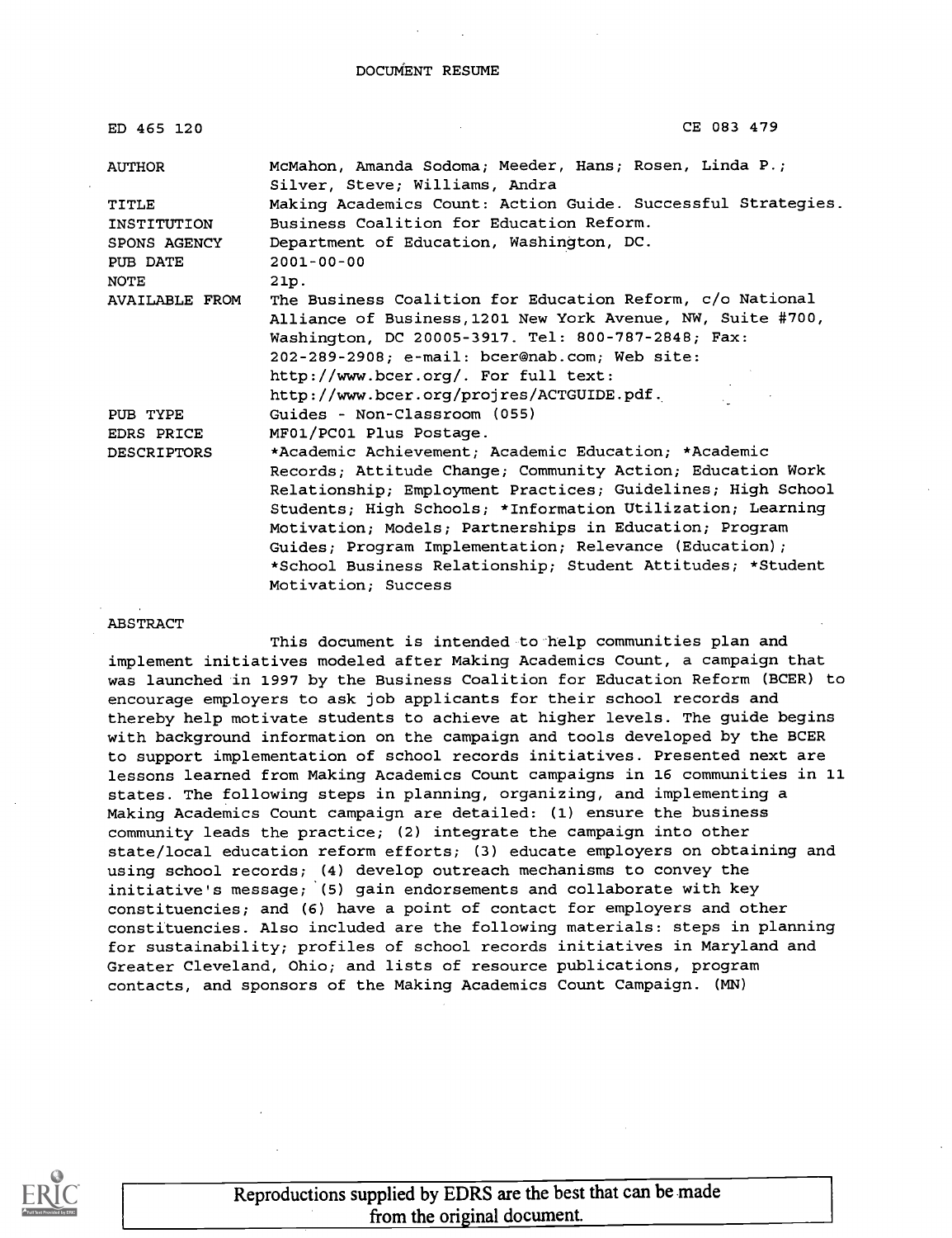083479



# **MAKING** ACADEMICS COUNT:

## ACTION GUIDE



U.S. DEPARTMENT OF EDUCATION<br>Office of Educational Research and Improvement<br>EDUCATIONAL RESOURCES INFORMATION

CENTER (ERIC)<br>This document has been reproduced as<br>critical from the person or organization<br>originating it.

O Minor changes have been made to improve reproduction quality.

Points of view or opinions stated in this document do not necessarily represent official OERI position or policy.

BEST COPY AVAILABLE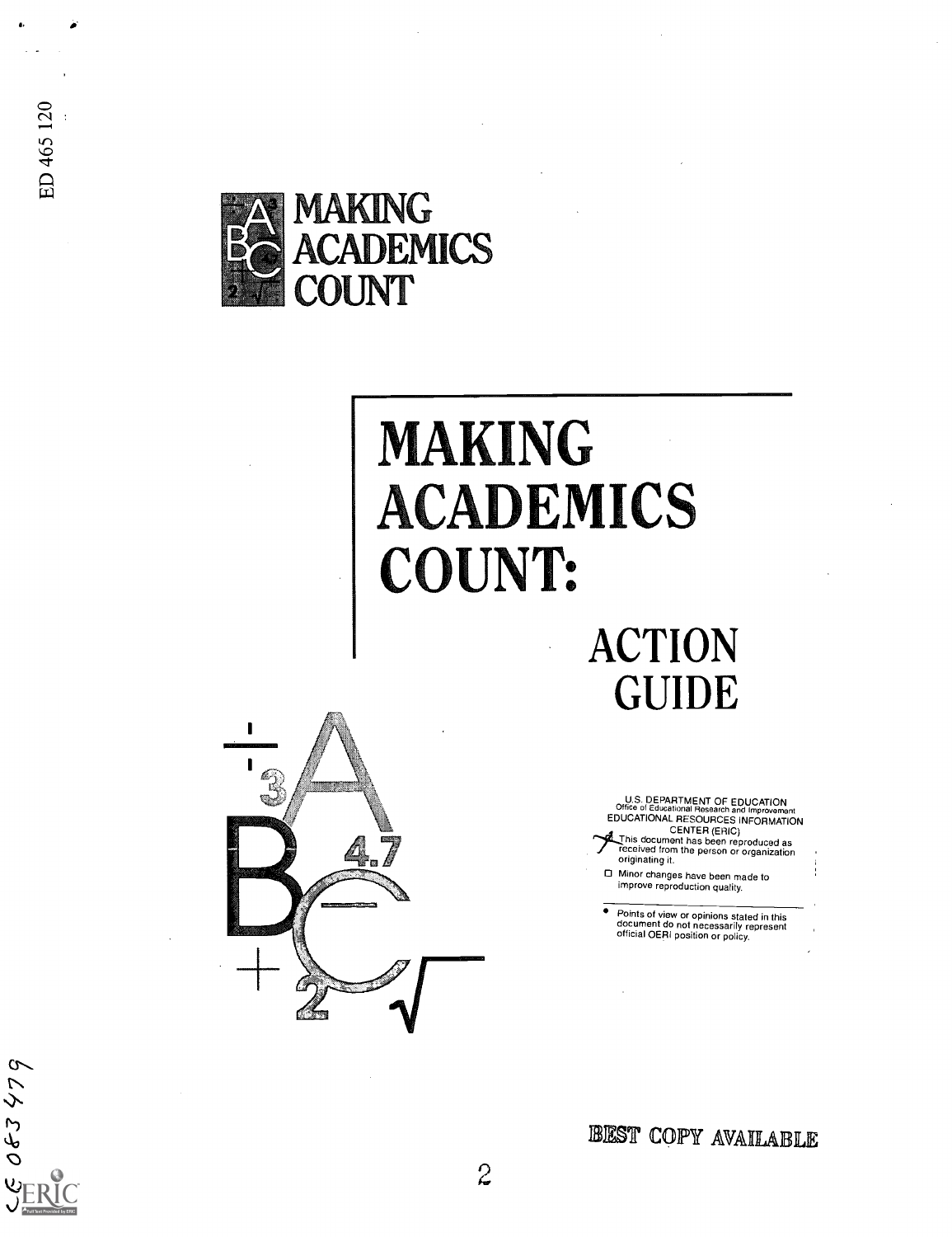### ACKNOWLEDGEMENTS

Special thanks to Amanda Sodoma McMahon, Hans Meeder, Linda P. Rosen, Steve Silver, and Andra Williams for development, production, and editorial support.

This publication was made possible through a grant from the United States Department of Education and is part of the Business Coalition for Education Reform (BCER) "Successful Strategies" series. This series provides business leaders and business-led coalitions with information and resources they can use to support academic achievement in their own communities. Opinions expressed do not necessarily represent policies or views of the above organizations.

For more information about the "Successful Strategies" series or to inquire about additional BCER resources, please contact bcer@nab.com.

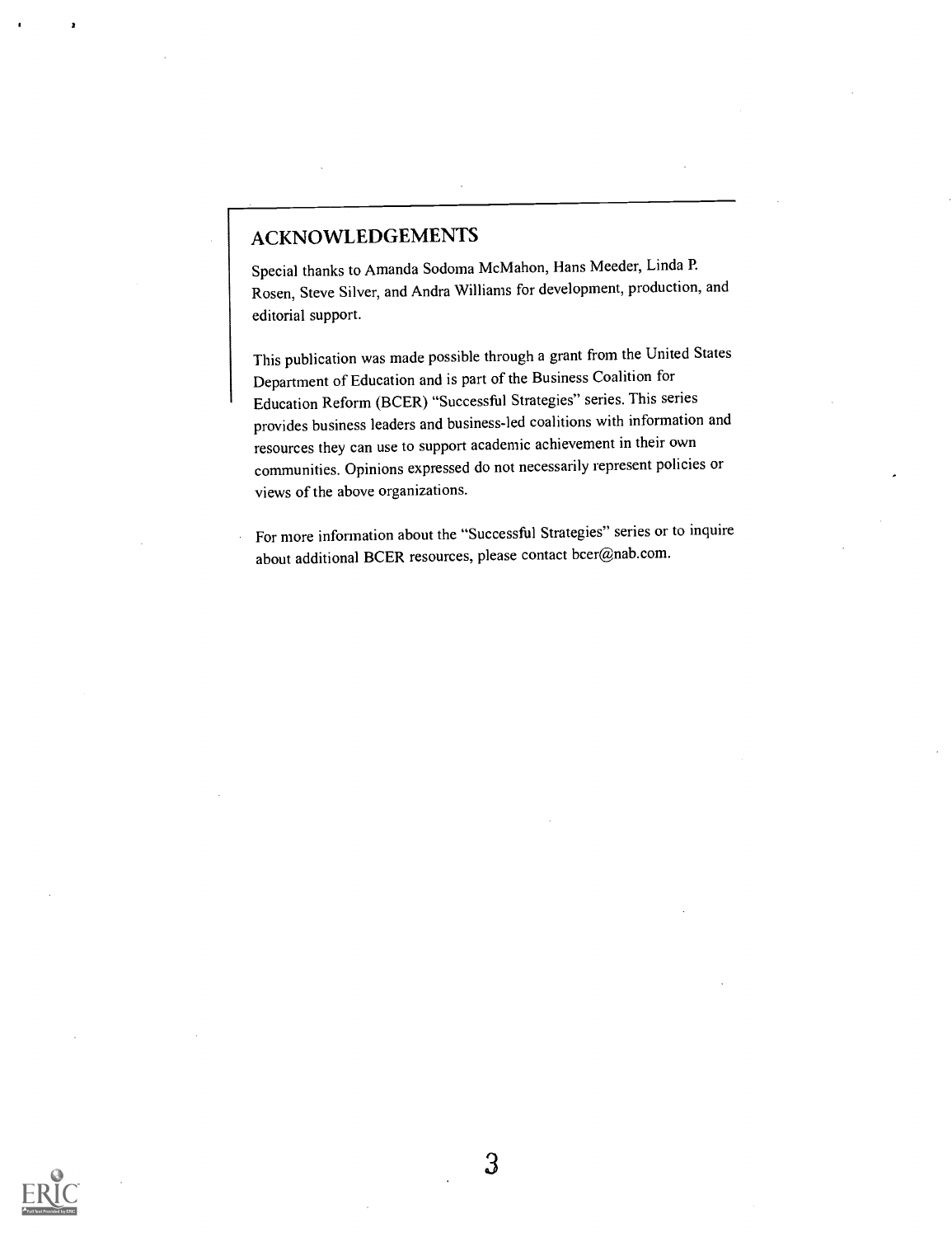### **INTRODUCTION**

89 percent of students said they would work harder in school if they knew someone would ask for their school record.

(Public Agenda, 1999)

For more than a decade, the business community has promoted and they knew someone would ask for their<br>
(Public Agenda, 1999)<br>
For more than a decade, the business community has promoted an<br>
on reform agenda that focuses on education reform agenda that focuses on high academic standards, rigorous assessments, and accountability. Business leaders know that today's students are tomorrow's employees. They also know that the fast-paced knowledge economy demands these employees possess increasingly sophisticated levels of knowledge and skills. But far too many of today's young people, especially those not immediately bound for college, have little incentive to reach high levels of educational achievement. As a result, of the more than one-third' of students who do not immediately attend higher education institutions, many leave high school ill prepared to enter the workplace.

Business leaders, educators and coalitions across the nation agree that asking for school records from high school students or recent graduates is a low-cost, simple step businesses can undertake to help motivate students to achieve at higher levels. But putting the theory into practice going beyond support on paper-is often a challenge.

This Action Guide is designed to help communities contemplating implementation of school records initiatives to plan and structure activities. The lessons identified are intended to reduce the planning time and obstacles so even more employers can send the message to students that, "Yes! School counts!"

<sup>1</sup> Jobs for the Future. (1998). School-to-Career Initiative Demonstrates Significant Impact on Young People. Available: http://www.jff.org//pdfs%20and%20downloads/promisingdata.pdf.

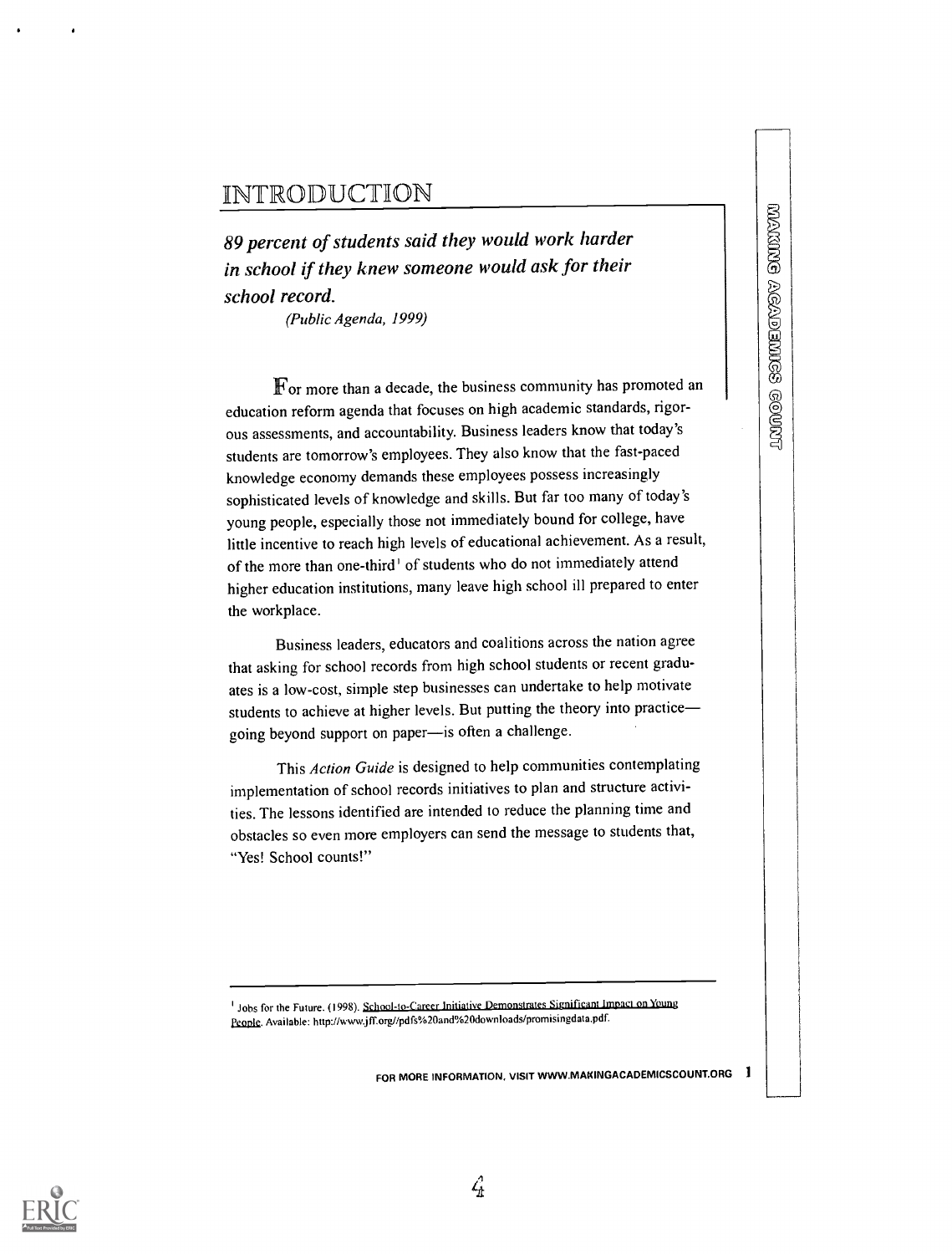### BACKGROUND

### MAKING ACADEMICS COUNT

Since the Business Coalition for Education Reform' (BCER) launched the Making Academics Count campaign in 1997 encouraging employers to ask for school records in the hiring process, over 20,000 businesses of all sizes and industry sectors across the country have adopted the practice. Through their participation, employers are both showing they care how a student performs in school and making more informed hiring decisions.

School records provide businesses with information about an applicant—grades, courses taken, even attendance habits—that would not otherwise be available. Employers report that using school records is especially useful when interviewing high school students or recent graduates applicants who may not have much of a work history. The school record can provide background information on the applicant, and begin a dialogue about the applicant's interests, activities, attitudes, goals, and habits in and out of school.

Since 1997, the BCER has developed several tools to help employers, educators, and coalitions involved in implementing school records initiatives, including:

- Hiring Smart: A Business Leader's Guide to Using School Records in Hiring a legal brief, and Hiring Smart, a guide for human resources professionals outlining how to legally incorporate school records into the hiring process;
- A national advertising campaign, that includes localizable ads, developed in conjunction with the Ad Council;
- A web site, www.makeacademicscountorg, that includes an Honor Roll of employers participating in the campaign, as well as campaign resources and profiles of local initiatives from across the country; and

2 FOR MORE INFORMATION, VISIT WWW.MAKINOACADEMICSCOUNT.ORG



5

<sup>2</sup> Members include: American Business Conference, The Business Roundtable, Business-Higher Education Forum, Chamber of Commerce of the United States. Committee for Economic Development, The Conference Board, Council on Competitiveness, The Council of Growing Companies, National Alliance of Business, National Association of Manufacturers, National Association of Women Business Owners, U.S. Hispanic Chamber of Commerce, and Utility Business Education Coalition.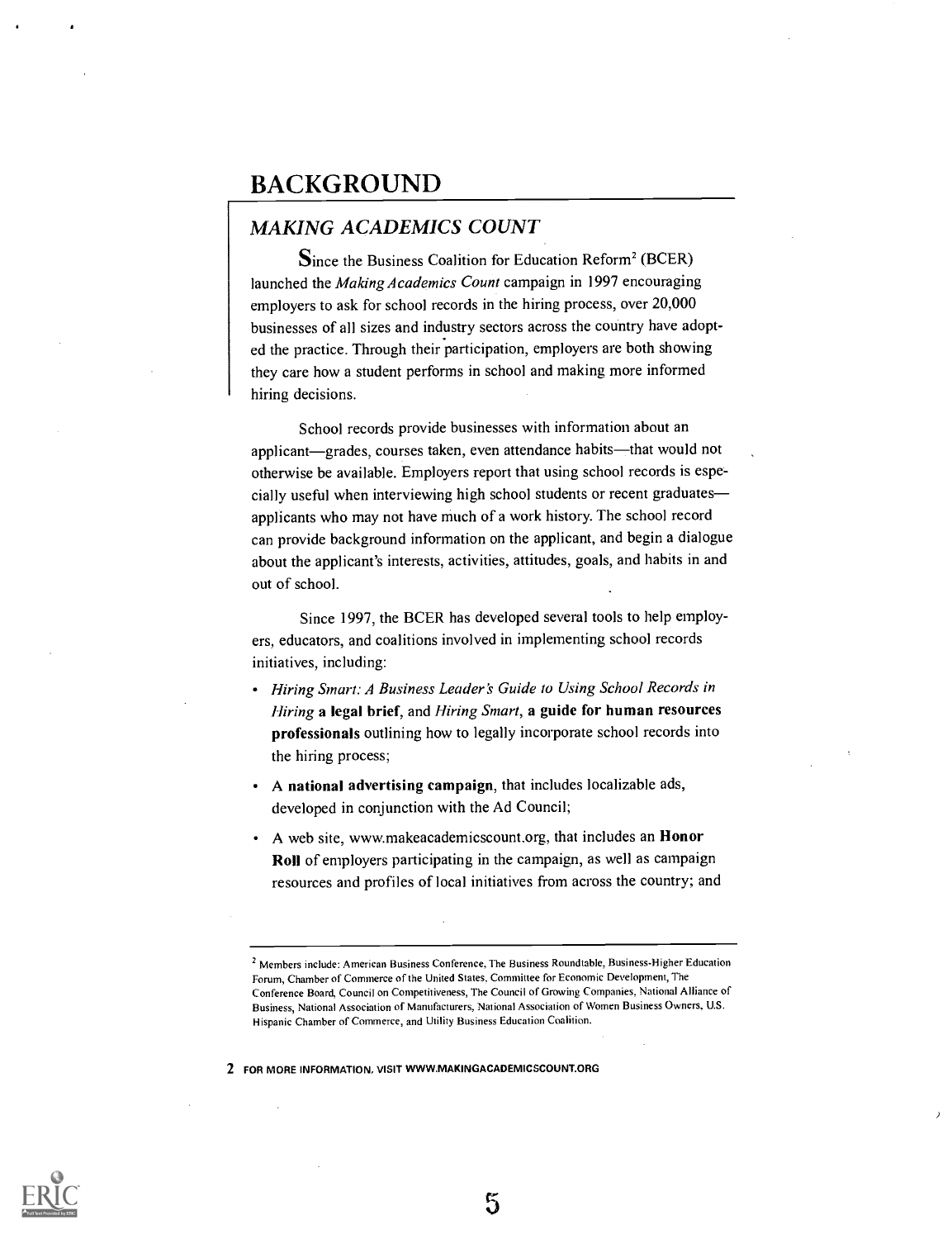Certificates for schools to show appreciation for their participation and stickers for businesses to place in their windows advertising their participation in the campaign.

#### LESSONS LEARNED

In 1998, the BCER began working closely with six communities— Santa Cruz, California; Greater Miami/ Dade County, Florida; the State of Maryland; Rochester, New York; Northeast Ohio; and Warwick, Rhode Island'. The BCER provided assistance to the pilot communities, in areas such as employer engagement, student and parent communications, and teacher support. With a growing amount of interest in the campaign across the country, the experiences of these six pilot sites provided a useful background to assist other communities developing their own initiatives.

At the same time, questions from other community initiatives shifted from how to launch a school records campaign to how to craft an effective initiative to positively impact students and businesses. As a result, the National Alliance of Business, a BCER partner, contracted with the Northwest Regional Education Lab to launch an assessment of school records initiatives in sixteen communities in eleven states—Delaware, Florida, Maryland, Michigan, New Jersey, New York, Ohio, Pennsylvania, Rhode Island, Tennessee, and Texas.

The following represents lessons learned from that assessment and interactions with communities involved in the campaign from across the country. The lessons in Planning, implementation, and Sustainability are intended to help local partnerships develop effective school records initiatives that, combined with standards-based education reform, begin to transform the education culture to one of high expectations and high achievement.

FOR MORE INFORMATION, VISIT WWW.MAKINGACADEMICSCOUNT.ORG  $3$ 



6

<sup>&</sup>lt;sup>3</sup>Business coalitions were key partners the efforts in many of these communities, including Maryland Business Roundtable, a state-wide business organization; the Greater Miami Chamber of Commerce in Miami. Florida: the Cleveland Greater Growth Association in Northeast Ohio; the Rochester Business-Education Alliance in Rochester, New York; and the Chamber Education Foundation in Warwick. Rhode Island.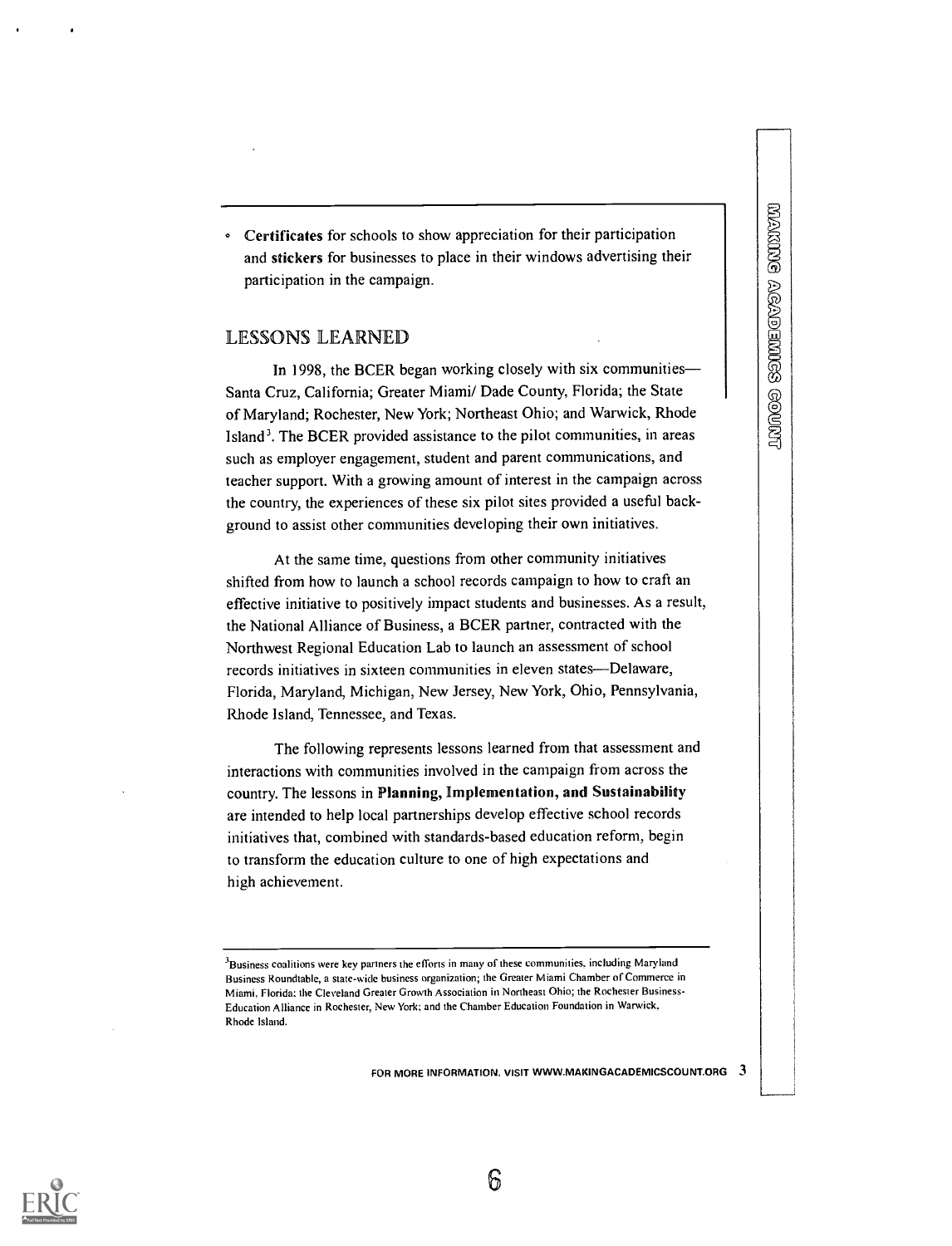### PLANNING AND ORGANIZING

Ensure the Business Community Leads the Practice. To begin to broadly influence student motivation in a community, a "critical mass" of participating employers must ask for school records as part of the hiring process. Educators can repeatedly warn students that their school achievement is important to getting a job, but when businesses actually ask for the school record, they send the message home.

In many communities, employers have found it useful to utilize an intermediary organization—such as a business-led coalition—to reduce duplication and coordinate efforts. Business-led coalitions, which vary in their mission, membership, size, and longevity, are groups of business leaders compelled to collective action by unmet workforce needs at the regional, state, and local levels. These coalitions have very different names—from associations to business-education partnerships to Chambers of Commerce—but they all play a critical role in articulating business needs, representing business leadership at the national, regional, state, and local levels, and working systemically to reach solutions to problems affecting the business community.

The nature of business-led coalitions in communities provide a natural match for school records campaigns for several reasons:

- I. Contacts: Business-led coalitions often have established ties with both the business and education communities. The coalition can use these relationships to communicate the importance of the school records initiative.
- 2. Staff: As part of their mission to help businesses reach solutions to unmet workforce needs, business-led coalitions may have staff time and funding that can be devoted to the effort. The coalition staff can also serve as a resource, answering the many questions about procedure, legal issues, and communications that accompany a policy shift.
- 3. Perspective: Business-led coalitions represent the interests of many businesses in the areas of education reform and workforce development. By working with their member businesses—and recruiting others-the coalition can work across the business community to send a consistent message to students: What you do in school matters in the world of work.

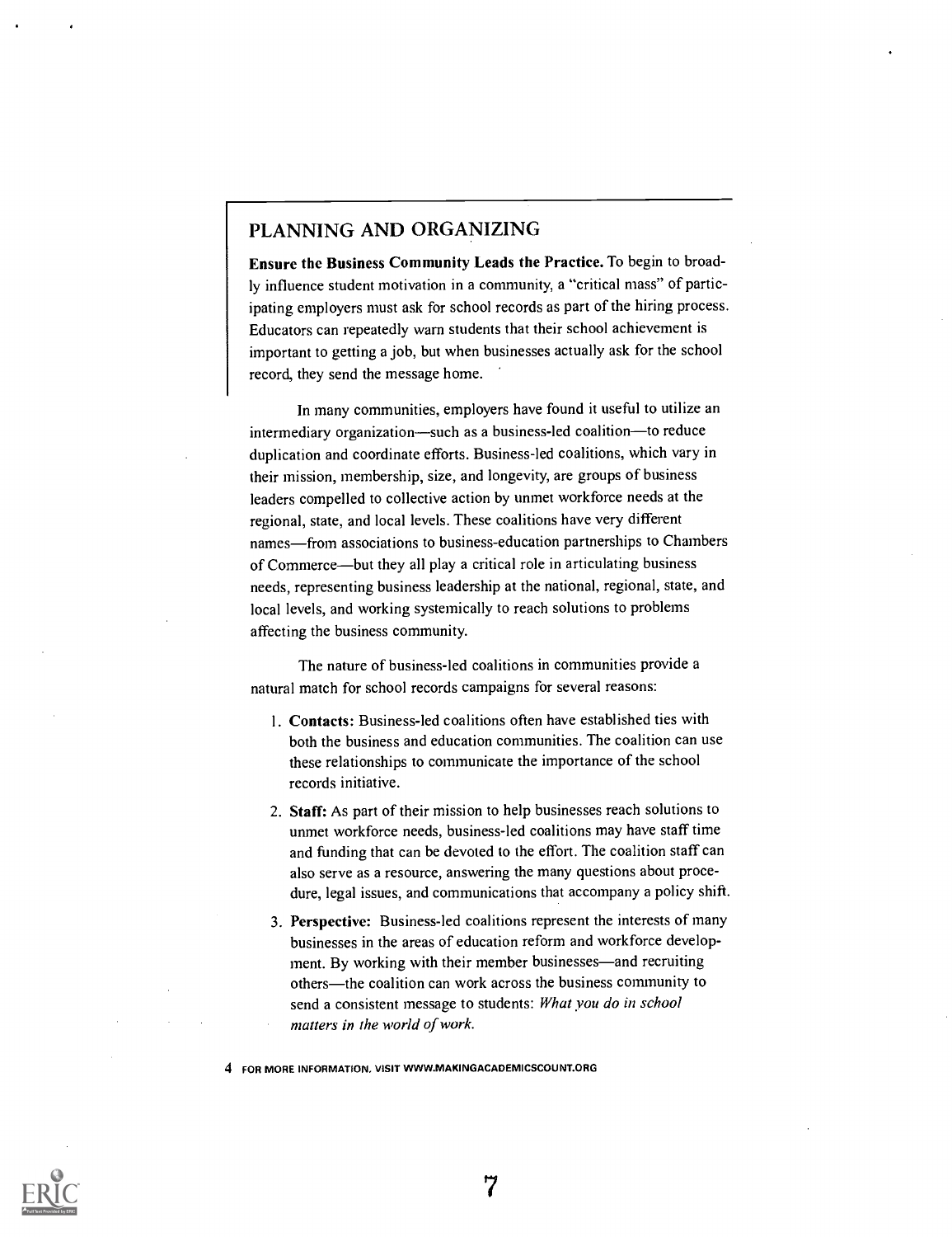In York, Pennsylvania, the local Chamber of Commerce responded to business needs for quick, reliable information on applicants by creating the Business Education Network (BEN). This interactive web site provides businesses and young job seekers—high school students and recent graduates-a way to connect to one another. The on-line database allows employers to search by job classification, type of employment sought. prior work experience, and student activities. Job seekers have access to a list of internships as well as part-time and full-time jobs.

The York Chamber of Commerce worked with local high schools to integrate the BEN into high school coursework, such as business education courses. Students can create and edit their resume on-line, and include extra information such as grades and attendance, which are verified by school personnel, assuring local businesses that the information is accurate.

#### Integrate the Campaign into other State/Local Education Reform

Efforts. The campaign should not be an isolated initiative, but part of a systemic effort aimed at improving student achievement and preparing students for higher education and the workplace. Many business leaders are active in education reform and workforce preparedness efforts-asking for school records in the hiring process is a good step for those already engaged to further motivate students to perform well in school.

Educate Employers on How to Obtain and Use the School Record. Employers need to work with schools and applicants to determine how the record will be delivered, and articulate what they want to learn from school records.

sa Employers need a consistent policy for when, and when not, to request school records. For example, an employer may request school records from all the candidates applying for a particular position, or all job candidates who attended high school within the last three years. Employers should not use the school record to request or gather information that could be used for purposes of discrimination, such as a job candidate's sex, race, national origin or disability.

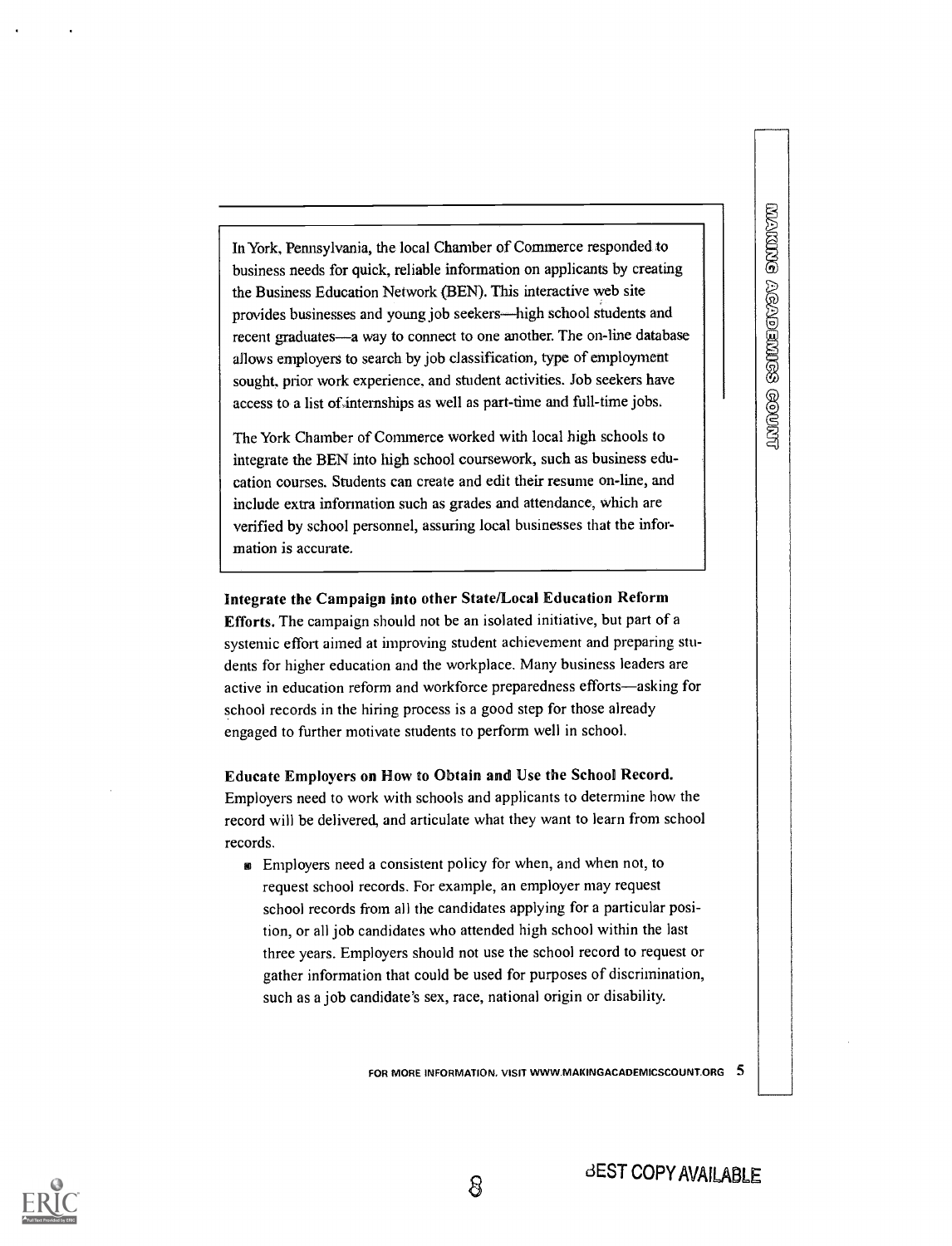- s Businesses must decided whether to use transcripts or a valid proxy. Many communities use the transcript produced by the local schools; in others the business community has joined with local schools to create a more employer-friendly record of student achievement in school.
- s Typically, companies look at the school record for indicators of success on the job such as math, science or English skills; rate of tardiness and attendance; and students' willingness to take and complete advanced courses. Local educators can help business leaders learn how to interpret transcripts, explaining course level of difficulty and how to decipher the language and abbreviations often used in school records.
- s Businesses should decide up front whether job applicants will provide their own transcripts or give permission to request them directly from schools. In either case, schools should be informed and prepared to respond to these requests.
- BA Use the data on the transcript or school records as just one of many sources of information about the job applicant. Employers should not use a transcript as a single or final determinant in making a selection.

Enumclaw, Washington's public high school responded to local businesses by developing an alternative transcript measuring student employability skills as well as academics.

The Rochester Business Education Alliance in Rochester, New York created a certificate of employability showing potential employers that students had met minimum criteria for grades, attendance, and work skills.

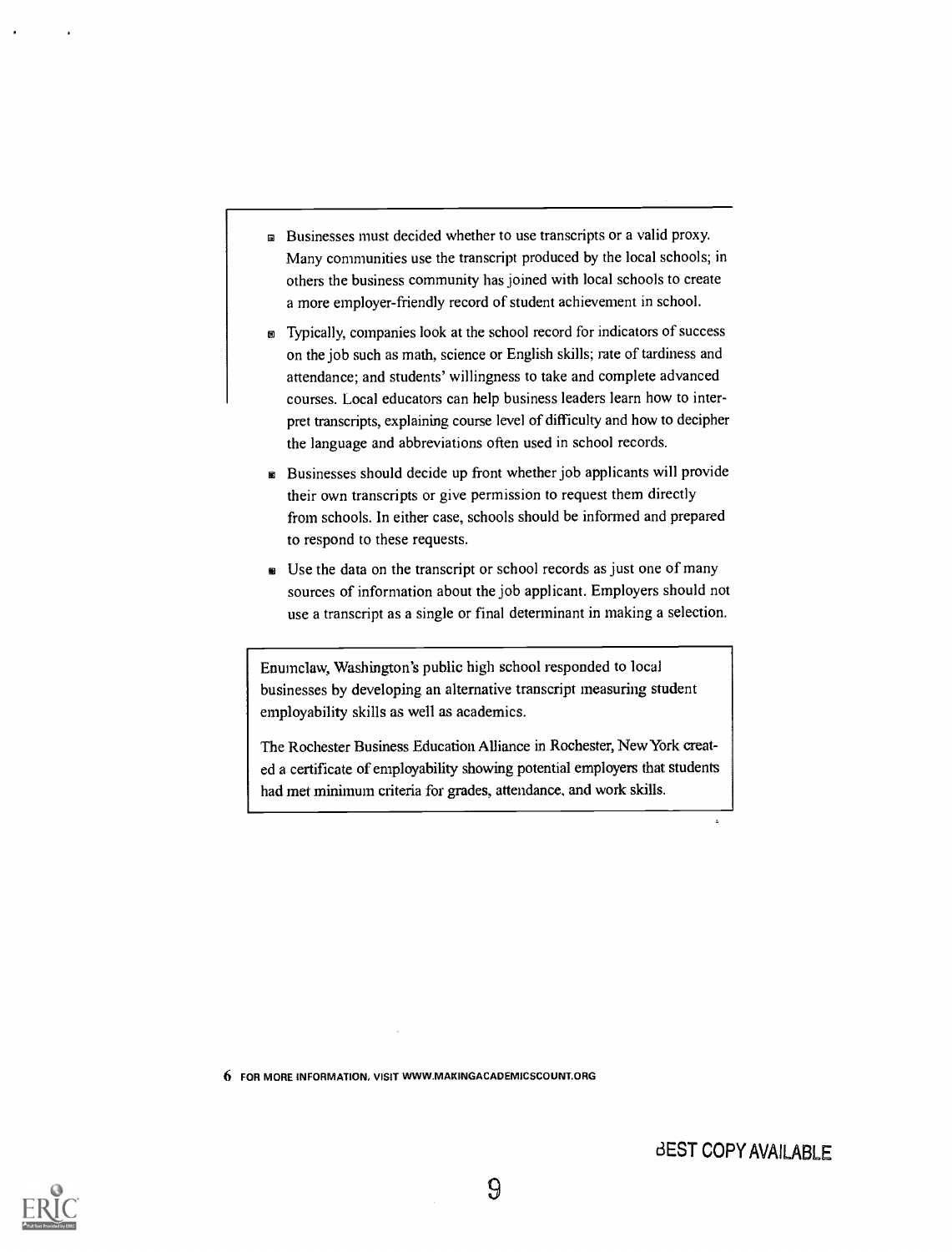Develop Outreach Mechanisms to Convey Your Message. Publicly announce intentions to request student records as part of the hiring process so that students, parents and teachers know that from now on, academics count. Different messages and outreach mechanisms must be developed to engage different audiences. Communities have found that tailoring messages to each audience—businesses, students, parents, teachers, and school administrators—is an effective way to promote the campaign.

In Washington, Partnership for Learning developed separate outreach materials for parents, students, school principals, and the business community. Campaign brochures are aimed at answering specific questions of each group, and each has a specific section on the campaign's web site.

### IMPLEMENTING

Gain Endorsements and Collaborate with Key Constituencies. School records campaigns are most effective when they are run in collaboration with the business community and other groups—such as school administrators, board members, teachers, state/local education associations, other business organizations, and parents. It is extremely important for these groups to make students aware of the campaign.

In Delaware, employers complained that it took too much time for schools to send applicants' transcripts. The Delaware Business, Industry, Education Alliance worked with school counselors across the state, providing each guidance counselor's office free fax machines in exchange for a promise to send transcripts to employers within 48 hours of receiving the request.

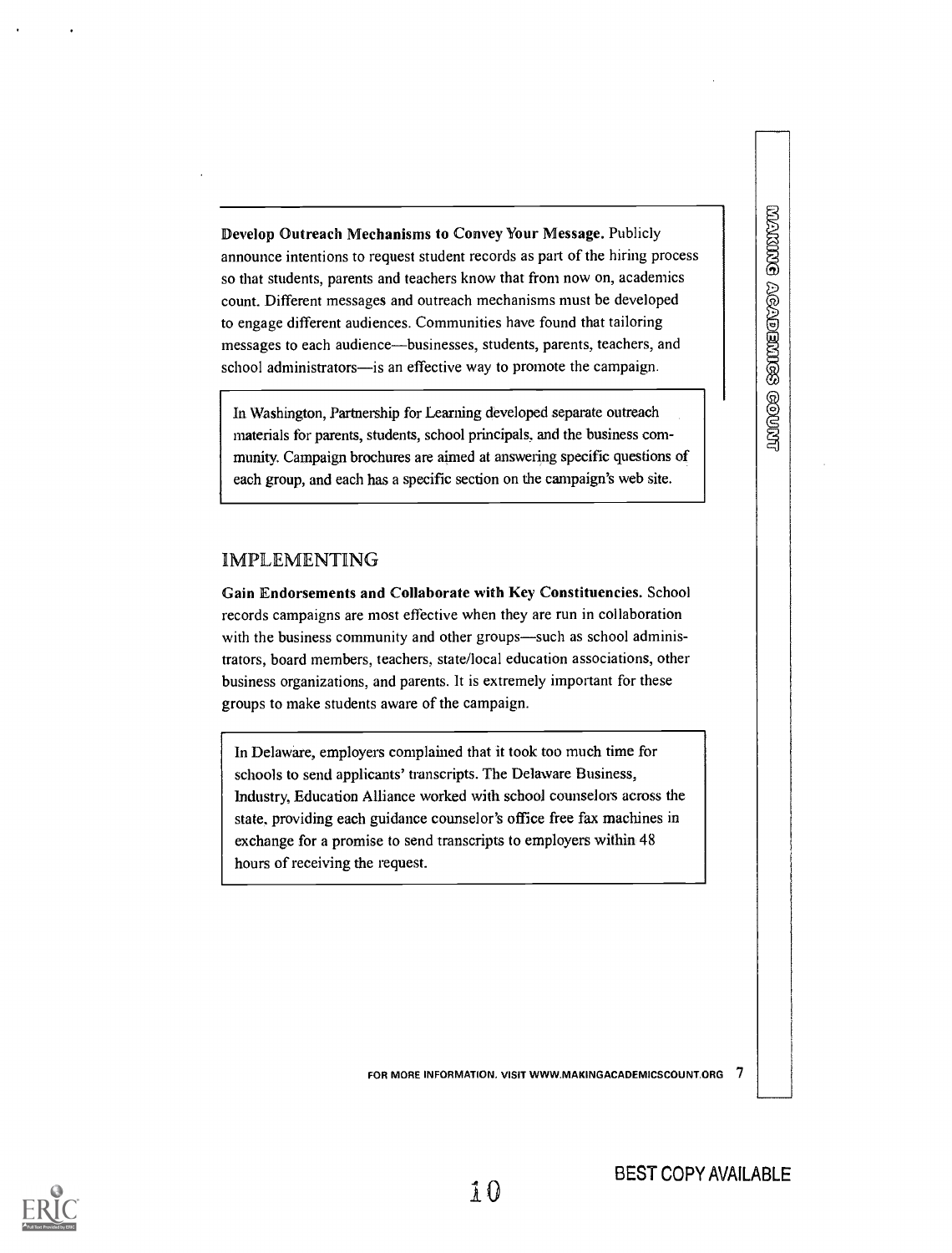Have a Point of Contact for Employers and other Constituencies. It helps to have a central information bank, such as the staff of a local business-led coalition, an employer, or a contact at a local school, that is poised to answer questions for all constituencies on state and local laws, policies for school record access and use, and other topics. These answers can alleviate fears of litigation and help spur action on the initiative.

In New Jersey, the Business Coalition for Excellence in Education (BCEE), a part of the New Jersey State Chamber of Commerce, adopted the School Counts! campaign. School Counts! encourages employers around the state to ask for the School Counts! credential from applicants, demonstrating that the student has made a "C" or above in all academic courses, achieved a 95% or better attendance rate, is on course or has completed high school in eight consecutive semesters, and has taken more courses than the minimum graduation requirements.

BCEE staff worked with hundreds of employers and educators across the state, explaining the initiative, providing materials (such as the School Counts! credential and marketing materials, as well as resources from the national campaign, such as Hiring Smart) and speakers to spread the message to students, and answering questions from all sides. Two years later, with nearly 1,000 businesses across the state involved, businesses and educators in New Jersey know they can call on BCEE staff to answer questions or provide resources as necessary.

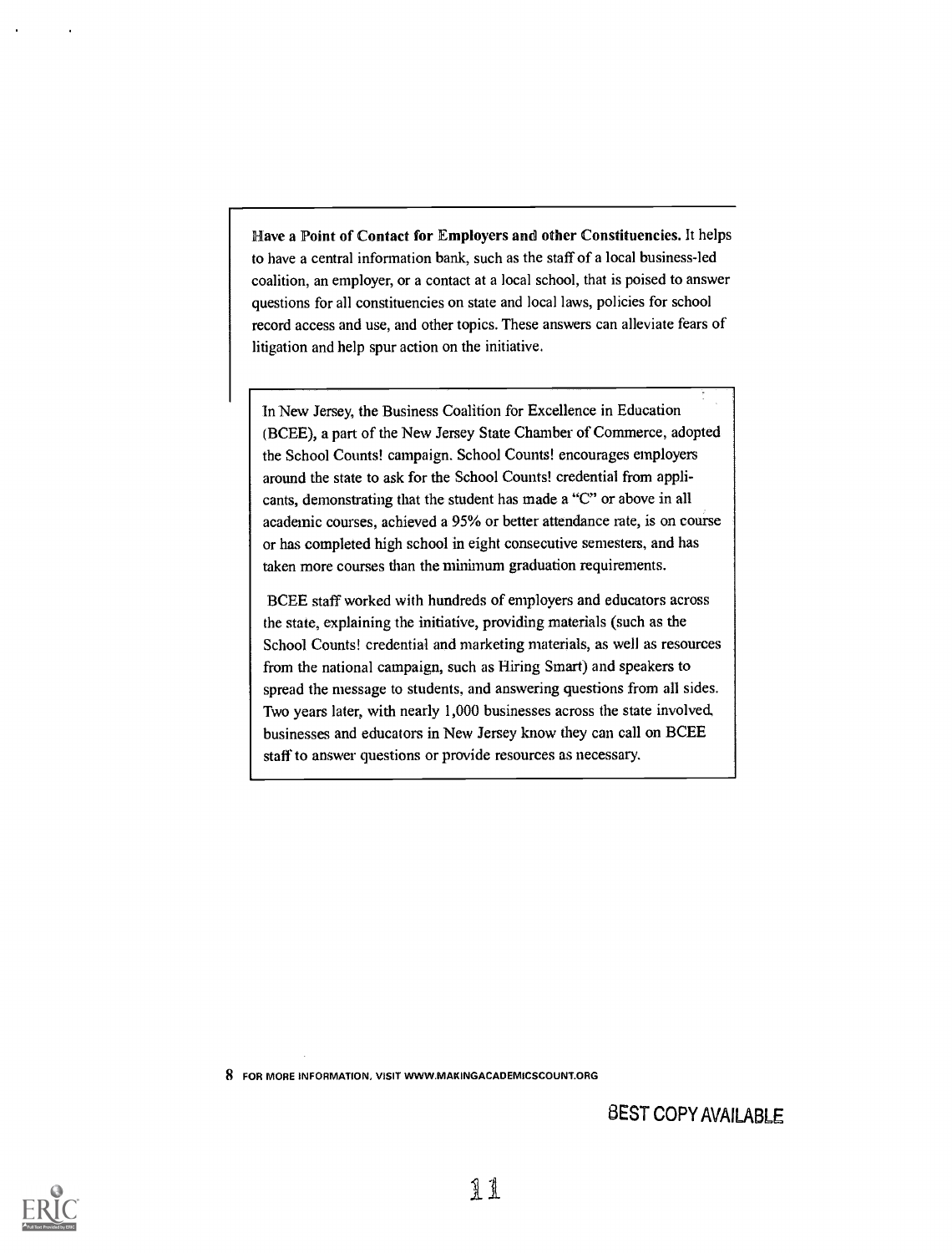### PLANNING FOR SUSTAINABILITY

Participating communities agree that it is not enough to merely introduce school records initiatives, conduct training, and then expect the **PLANNING FOR SUSTAINABILITY**<br>
Participating communities agree that it is not enough to merely<br>
introduce school records initiatives, conduct training, and then expect the<br>
initiative to maintain strength and momentum on i initiative is not regularly reviewed and reinvigorated, it can quickly suffer from neglect and fail to achieve its promise.

Communities should especially prepare for:

- Personnel turnover: All organizations regularly experience staff turnover. Before a school records policy becomes part of business's and schools' standard operating procedure, there will be a special need to orient new leadership and participants to the initiative. Even when the campaign is entrenched, new employees must understand the background, purpose, and responsibility associated with the initiative. This continuing education should be anticipated when communities are planning school records initiatives.
- Review and evaluation: To ensure effectiveness, the initiative should include scheduled time for leaders and stakeholders to periodically review the initiative, evaluate its effectiveness against established goals, and make a decision about whether to continue the initiative, fine-tune it, or expand it. Leaders and participants should be challenged to evaluate their participation and the ongoing value of the effort. This review process should utilize feedback from all stakeholders—businesses, students, teachers, school administrators, and parents—and look for ways to continuously improve.
- Company engagement: It is important to regularly ensure that businesses are incorporating the practice into standard operating procedure, not just lending support on paper. Sometimes all it takes is regular communication to remind businesses of the importance of using school records in hiring and of their commitment to support the initiative.

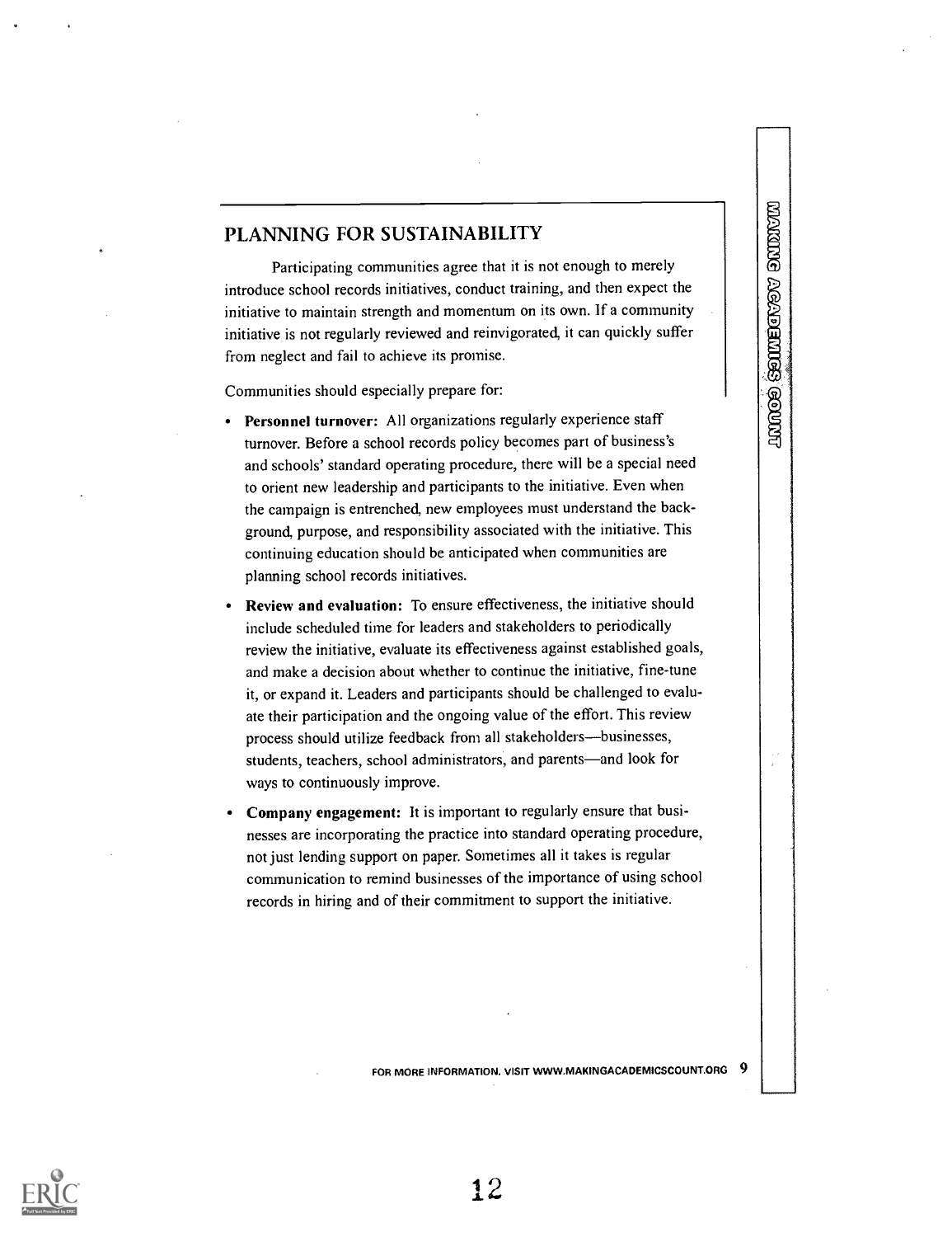### MAKING ACADEMICS COUNT IN ACTION

The next section highlights some partnerships between business and education that are working to create successful school records initiatives, showing students across the country, that, "Yes, school counts!"

#### Action Profile: Maryland Business Roundtable for Education

For years, Maryland business leaders, like others across the nation, have faced a skilled labor shortage, making it difficult to find qualified entry-level workers. Many students graduate from high school without a strong foundation in communication, problem solving, mathematics, reading, writing, and technology skills, partly because many students, especially those not initially bound for postsecondary education, see no connection between what they do in school and what they do in the world of work.

In 1998, the Maryland Business Roundtable for Education (MBRT), a coalition of 120 leading Maryland businesses committed to education reform, launched Achievement Counts!, a statewide campaign to encourage Maryland employers to use high school transcripts in the hiring process. By 2001, the initiative was endorsed by nineteen business organizations and 21 local Chambers of Commerce, and has received positive coverage from local newspapers and business journals.

As part of the Achievement Counts! campaign, the MBRT sponsors a Speakers Bureau, sending young business representatives to speak to ninth-grade students stressing the importance of high achievement in school. During the course of the presentations, speakers provide a realistic picture of the workforce, including career options, educational requirements for specific jobs, potential salaries, and the average cost of living in the state. By 2001, more than 350 members of the Speakers Bureau gave over 1,000 presentations at 54 schools reaching over 25,000 students.

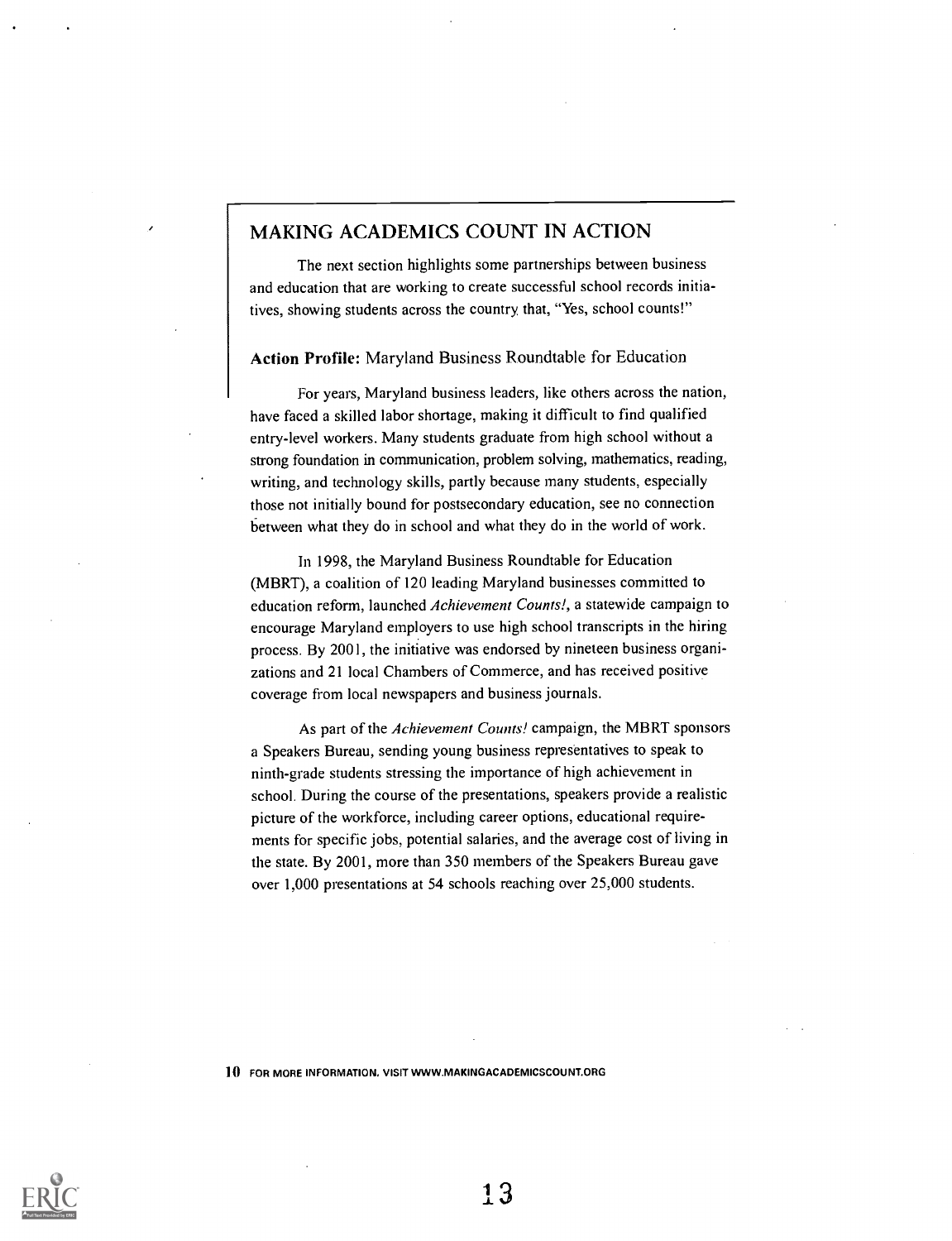**WANNE ACADEMES GOUNG** 

In 2000, the MBRT participated in an assessment by the Northwest Regional Education Laboratory and the National Alliance of Business. Key findings include:

- <sup>e</sup> Ninety-eight percent of Maryland employer survey respondents felt it was a good idea to use school records as part of the hiring process for entry-level job applicants;
- Seventy-five percent of Maryland employer survey respondents thought school attendance rate was very important information in the hiring process;
- <sup>e</sup> One hundred percent of Maryland educator survey respondents felt it was a good idea for employers to use school records in the hiring process;
- <sup>e</sup> Sixty-six percent of Maryland student survey respondents felt it was a good idea for employers to use school records in the hiring process; and
- Forty-seven percent of Maryland student survey respondents said they would ask students for their high school records if they were an employer.

Achievement Counts! receives support from nine statewide education groups: the American Federation of Teachers - Maryland, the Maryland Association of Boards of Education, the Maryland Association of Elementary School Principals, the Maryland Association of Secondary School Principals, the Maryland Congress of Parents and Teachers, the Maryland Higher Education Commission, the Maryland State Department of Education, the Maryland State Teachers Association, and the Public School Superintendents Association of Maryland.

For more information on Achievement Counts! or the Maryland Business Roundtable for Education, contact the Maryland Business Roundtable for Education, 111 S. Calvert Street, Suite 1720, Baltimore, MD 21202, Phone: 410-727-0448, Fax: 410-727-7699, E-mail: mail@mbrt.org, Web Site: www.mbrt.org

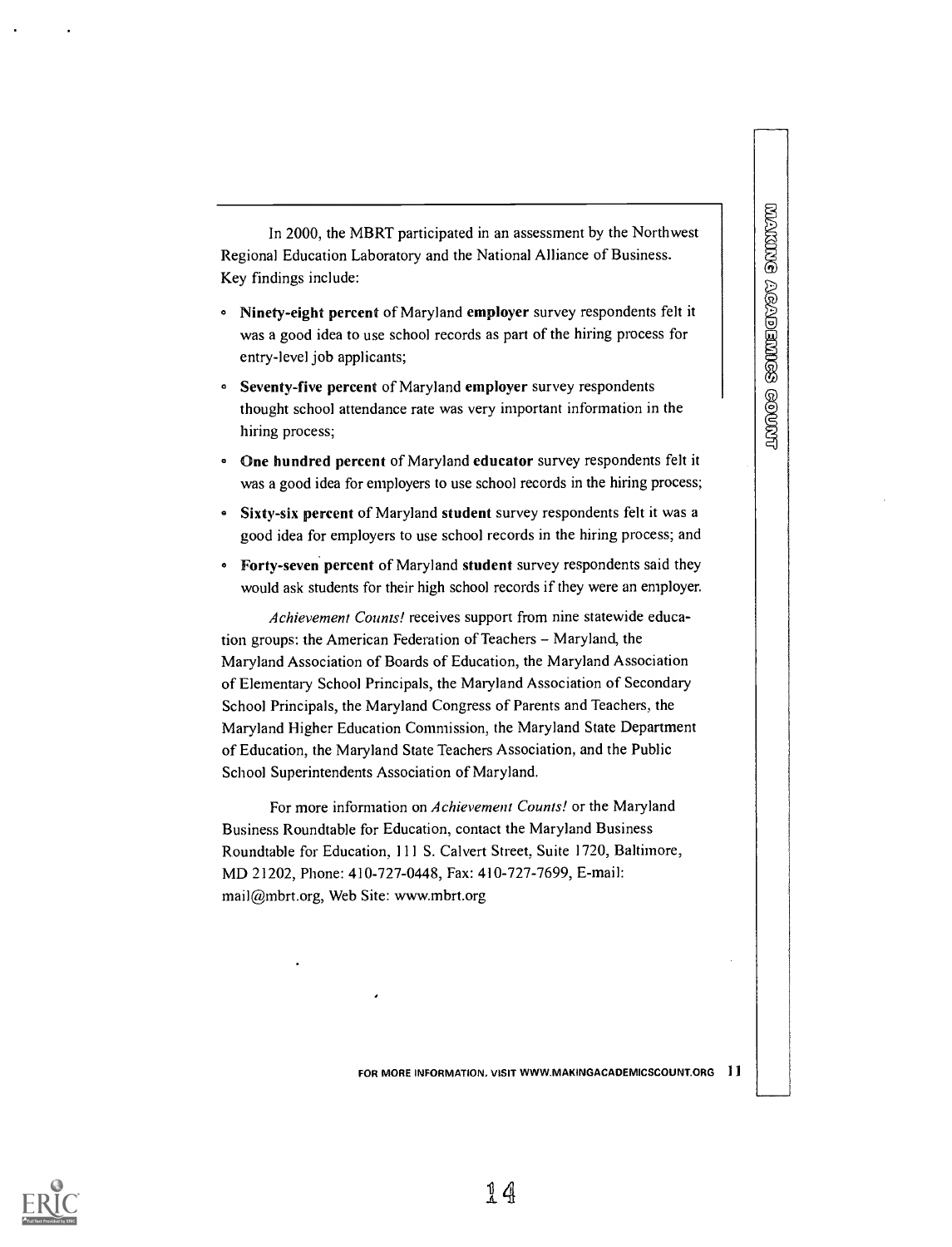Action Profile: Greater Cleveland Growth Association

The Career Passport is a credential that identifies and describes the skills of the individual high school student. It was developed by the state of Ohio in 1990 in specific response to the requests of employers, who wanted more information about the skills of vocational graduates as part of the hiring process.

In 1998, Ohio's state education reform legislation required schools to use the Career Passport for all students as part of K-12 career exploration activities. Beginning in elementary school, students are exposed to a variety of different careers, and in junior high participate in activities promoting serious thought about career preparation. In high school, the Career Passport serves as a repository for student work and records to be considered by employers and higher education admissions officers. In 2000, ninety-five percent of students in the state completed Career Passports.

The Career Passport consists of a series of standard components:

- A personal data sheet or resumé developed by the student;
- Validation of skills a student has achieved such as specific academic, occupational or employability skills;
- Student writing samples;
- A transcript that shows grades, courses taken, and school attendance; and
- Copies of diplomas, certificates, licenses, or any other pertinent credentials the student has earned.

ln 1999, the Greater Cleveland Growth Association, working through the Business and Education Network (BEN), a regional clearinghouse for employer participation in education activities throughout Northeast Ohio, launched Ask for the Career Passport, a regional campaign to inform and encourage employers to use students' Career Passports in the hiring process. The intent of the campaign is for businesses to

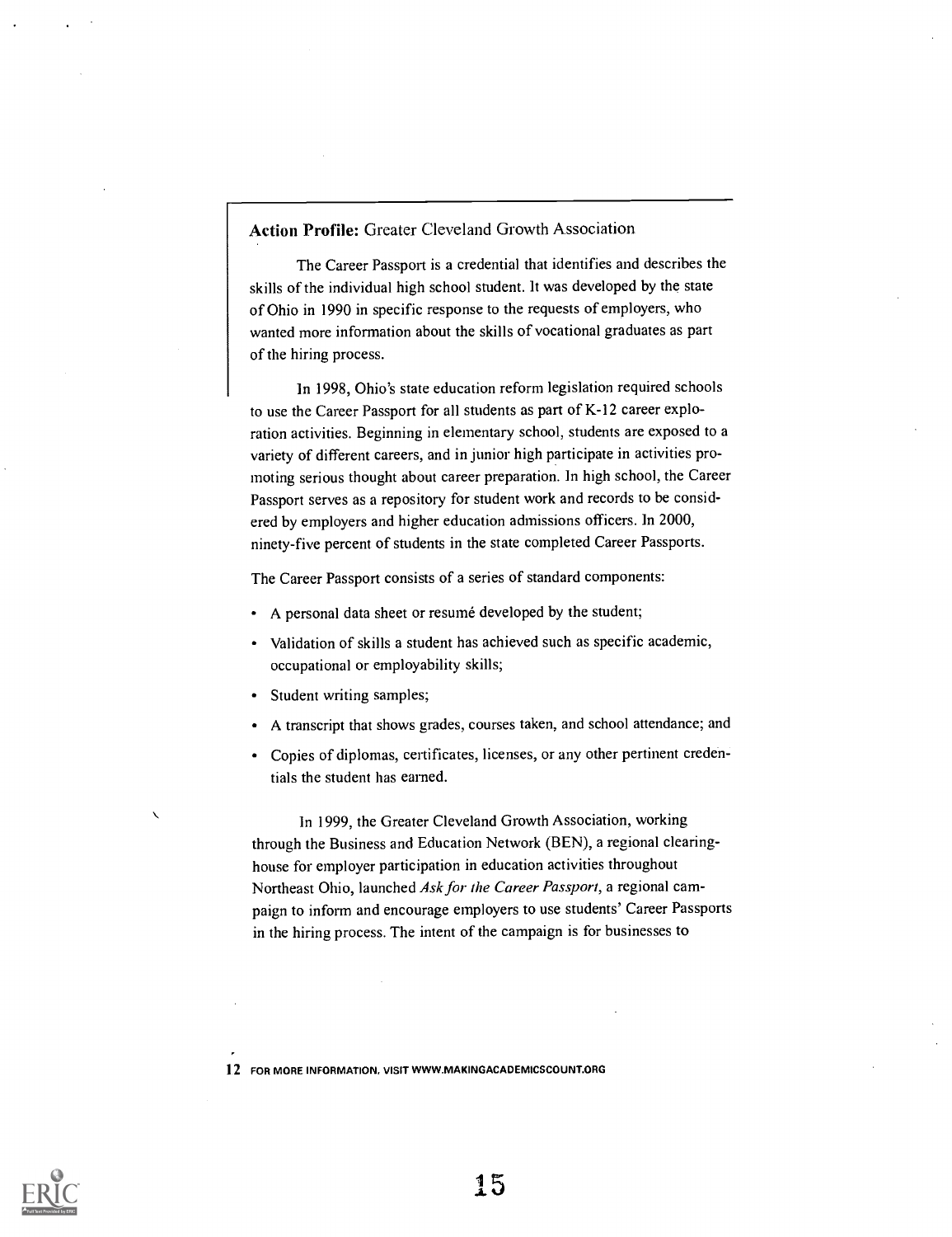support education by sending a clear message to students that their grades and attendance impact their future employability. At the same time, the campaign aims to help employers understand the benefits asking for the Career Passport can bring to their companies. By late 2000, over 800 employers in Northeast Ohio signed on to support the initiative.

In 2000, Ask for the Career Passport participated in an assessment from the Northwest Regional Education Lab and the National Alliance of Business. The evaluation found that:

- Ninety-seven percent of Ohio employer survey respondents thought that it was a good idea for businesses to use the Career Passport as part of the hiring process for entry-level job applicants;
- <sup>o</sup> About fifty percent of Ohio business survey respondents felt that employer use of the Career Passport contributed to the quality of the hiring process;
- One hundred percent of Ohio educator survey respondents thought businesses should use the Career Passport in the hiring process; and
- About sixty-six percent of Ohio student survey respondents thought it was a good idea for businesses to use student records in the hiring process.

For more information on Ask for the Career Passport, contact The Greater Cleveland Growth Association, 200 Tower City Center, 50 Public Square, Cleveland, OH 44113, Phone: (216) 621-3300, Fax: (216) 687-6788, Web Site: http://www.benpathfinder.com

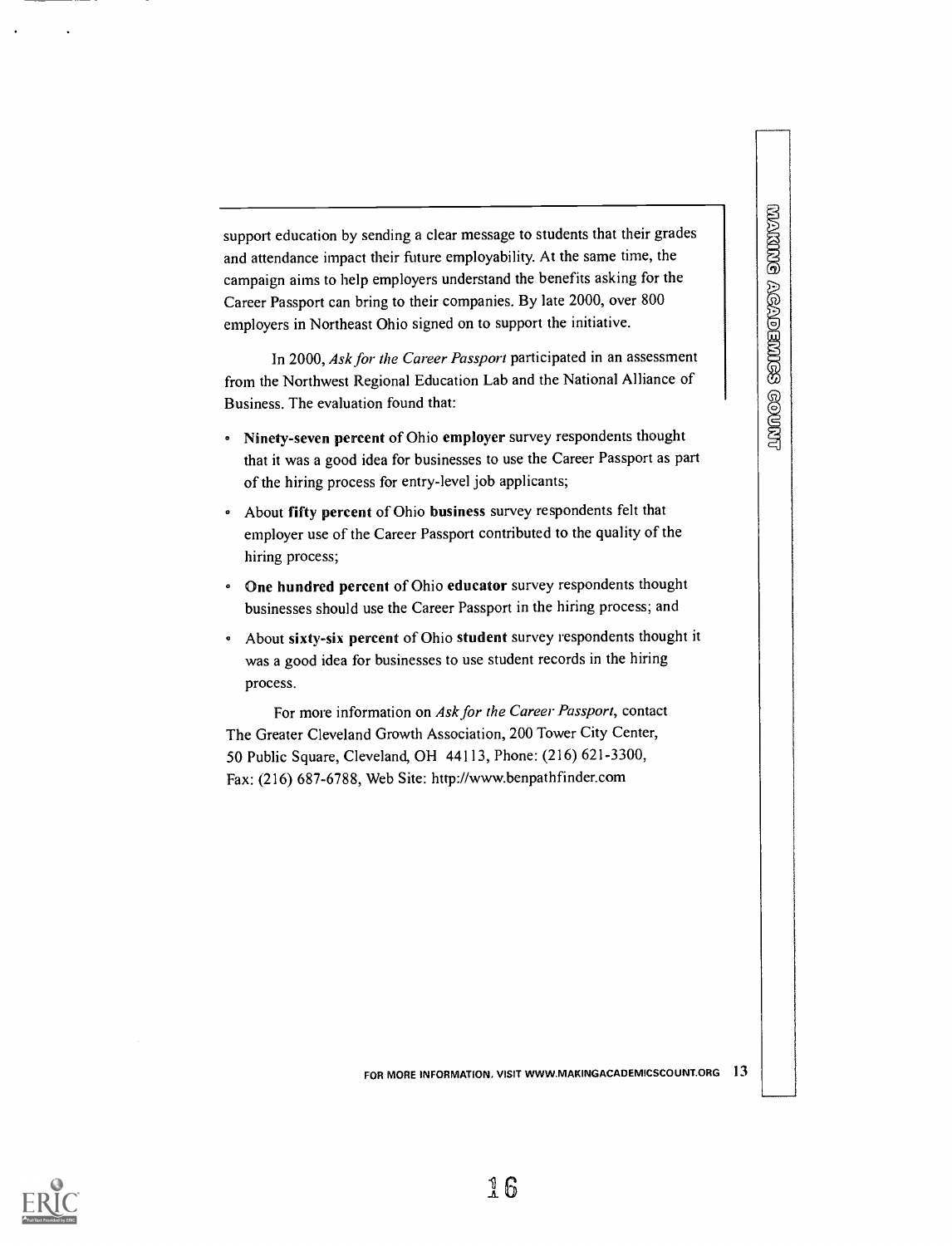### RESOURCES

Making Academics Count brochure. This easy-to-read brochure illustrates the importance of using transcripts in the hiring process and provides tips for getting started.

An Employer's Guide to Using School Records in Hiring Decisions A Legal Guide. This legal brief, researched and written by the Equal Employment Advisory Council (EEAC), is the most comprehensive review of case law concerning the use of student records in hiring.

Hiring Smart-An Employer's Guide to Using School Records. This resource guide provides specific strategies and tips for companies to use school records in the hiring process.

School Counts! A public service announcement (PSA) developed by many of the BCER members, the Educational Excellence Partnership, and the Ad Council, is available for localization and placement in print media.

Making Academics Count Web Site (www.makingacademicscount.org). This site features companies and communities across the country that use school records in the hiring process; answers frequently asked questions; displays media coverage and journal articles; lists the growing "Honor Roll" of companies that ask for school records; and describes other efforts that support the use of school records in hiring.

Employer Outreach Tools. Window stickers demonstrate employers' participation in the campaign.

Educator Appreciation Tools. Certificates recognize schools' participation in the campaign.

 $\sigma$ 

All of the above Making Academics Count publications and other resources are available at www.makingacademicscount.org or by calling (800) 787-2848.

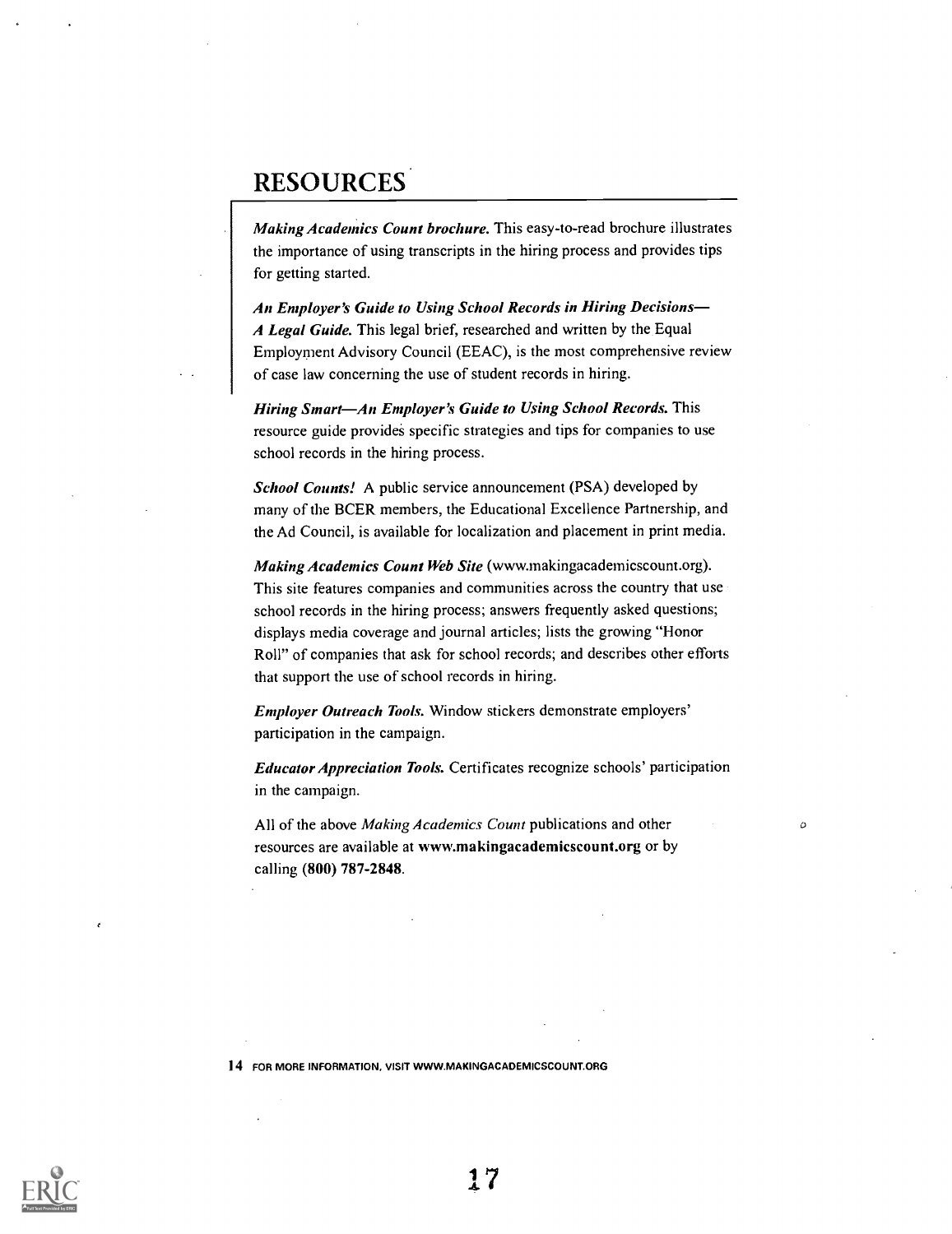### CONTACT INFORMATION

#### Business Coalition for Excellence in Education

at the New Jersey Chamber of Commerce 216 West State Street Trenton, NJ 08608 Phone: (609) 989-7888 Fax: (609) 656-0697 www.bcee.org

#### Delaware Business, Industry,

Education Alliance 21 The Green Dover, DE 19901 Phone: (302) 739-4561 Fax: (302) 739-4562

#### Enumclaw Senior High School

226 Semanski Street Enumclaw, WA 98022 Phone: (360) 825-2585

### Greater Cleveland Growth

Association 200 Tower City Center 50 Public Square Cleveland, OH 44113 Phone: (216) 621-3300 Fax: (216) 687-6788 www.employmentcentral.org/BEN.html

#### Maryland Business Roundtable for Education

111 S. Calvert Street, Suite 1720 Baltimore, MD 21202 Phone: (410) 727-0448 Fax: (410) 727-7699 www.mbrt.org

#### Partnership for Learning

1215 4th Avenue, Suite 1020 Seattle, WA 98161-1007 Phone: (206) 625-9655 Fax: (206) 447-0502 www.partnership4learning.org or www.askfortranscripts.org

#### Rochester Business Education Alliance

131 West Broad St. Rochester, NY 14614 Phone: (716) 262-8424 Fax: (716) 262-5151 www.rochester.k12.ny.us/district/ workforce\_prep/rbea.htm

### York County Chamber of Commerce

One Market Way East York, PA 17401 Phone: (717) 848-4000 Fax: (717) 843-6737 www.york-chamber.com **WAKING AGADEMIGS GOUNT** 

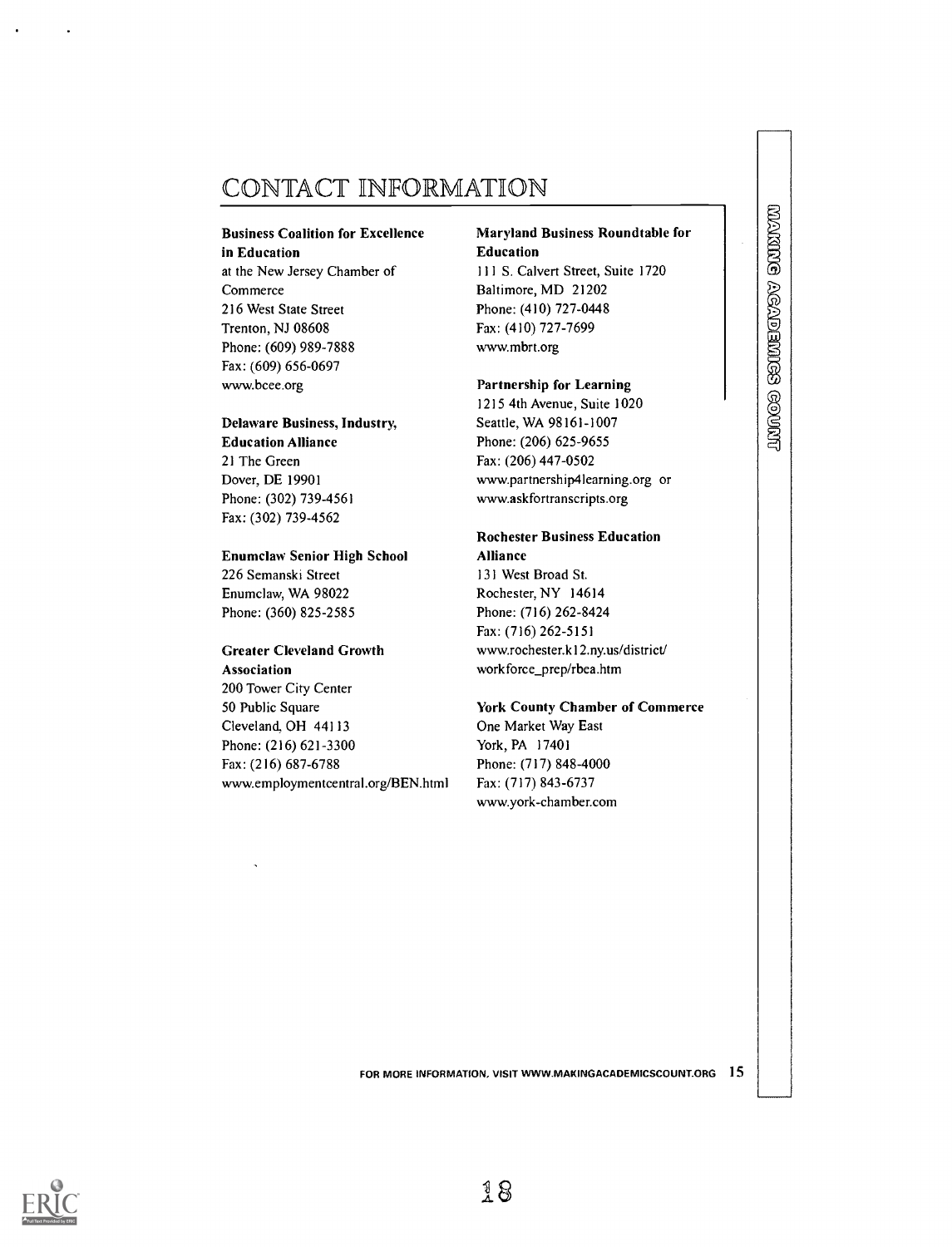The Making Academics Count Campaign is supported by the following organizations:

#### Business Groups

Achieve, Inc. American Business Conference Business Coalition for Education Reform Business-Higher Education Forum Committee for Economic Development Council of Growing Companies Council on Competitiveness National Alliance of Business National Association of Manufacturers National Association of Women Business Owners National Education Association The Business Roundtable The Conference Board U.S. Chamber of Commerce U.S. Hispanic Chamber of Commerce Utility/Business Education Coalition

#### Education Groups

American Federation of Teachers American School Counselors Association National Alliance of Black School **Officers** National Association of Elementary School Principals National Association of Partners in Education National Association of Secondary School Principals National School Boards Association Quality Education for Minorities Network U.S. Department of Education

### **Other**

**NAACP** National Council of LaRaza National Governors' Association National Urban League

Corporate Sponsors/Advisors Ameritech BellSouth COP Construction Century Pools Eastman Chemical Entergy IBM Lockheed Martin Co. MacDermid, Inc. McDonald's McGraw-Hill Pentair Sprint StateFarm UNUM/Providence

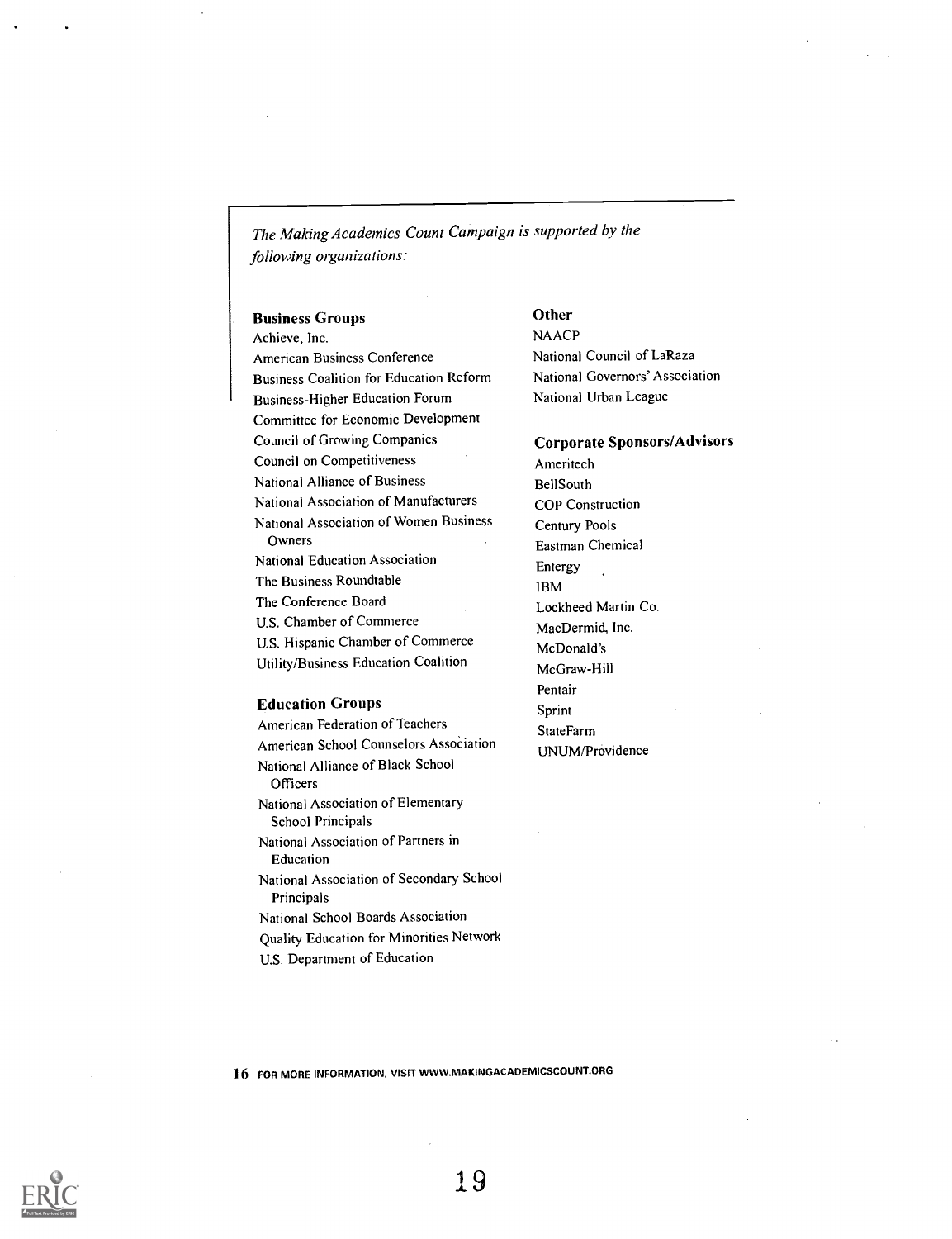

 $\lambda$ 

The BCER, a coalition managed by the National Alliance of Business, is comprised of 13 national business-led coalitions working in partnership with over 1,300 state and local business-led organizations to improve academic achievement for all students by supporting and expanding business involvement in education at the national, state, and local levels. The BCER supports efforts to: 1) raise academic standards for all students; 2) ensure standards reflect the knowledge and skills needed for workplace success; and 3) help the public understand the critical need for world-class academic standards and necessary changes needed for school systems to deliver them. Members include American Business Conference, Business-Higher Education Forum, The Business Roundtable, Committee for Economic Development, Council on Competitiveness, The Conference Board, Council of Growing Companies, National Alliance of Business, National Association of Manufacturers, National Association of Women Business Owners, Utility/Business Education Coalition, US Chamber of Commerce, US Hispanic Chamber of Commerce. Affiliate Members include Achieve, Inc., National Association of Partners in Education, and the US Department of Education.

FOR MORE INFORMATION, VISIT WWW.MAKINGACADEMICSCOUNT.ORG 17





**MANGE ACADEMICS GOUNG** 

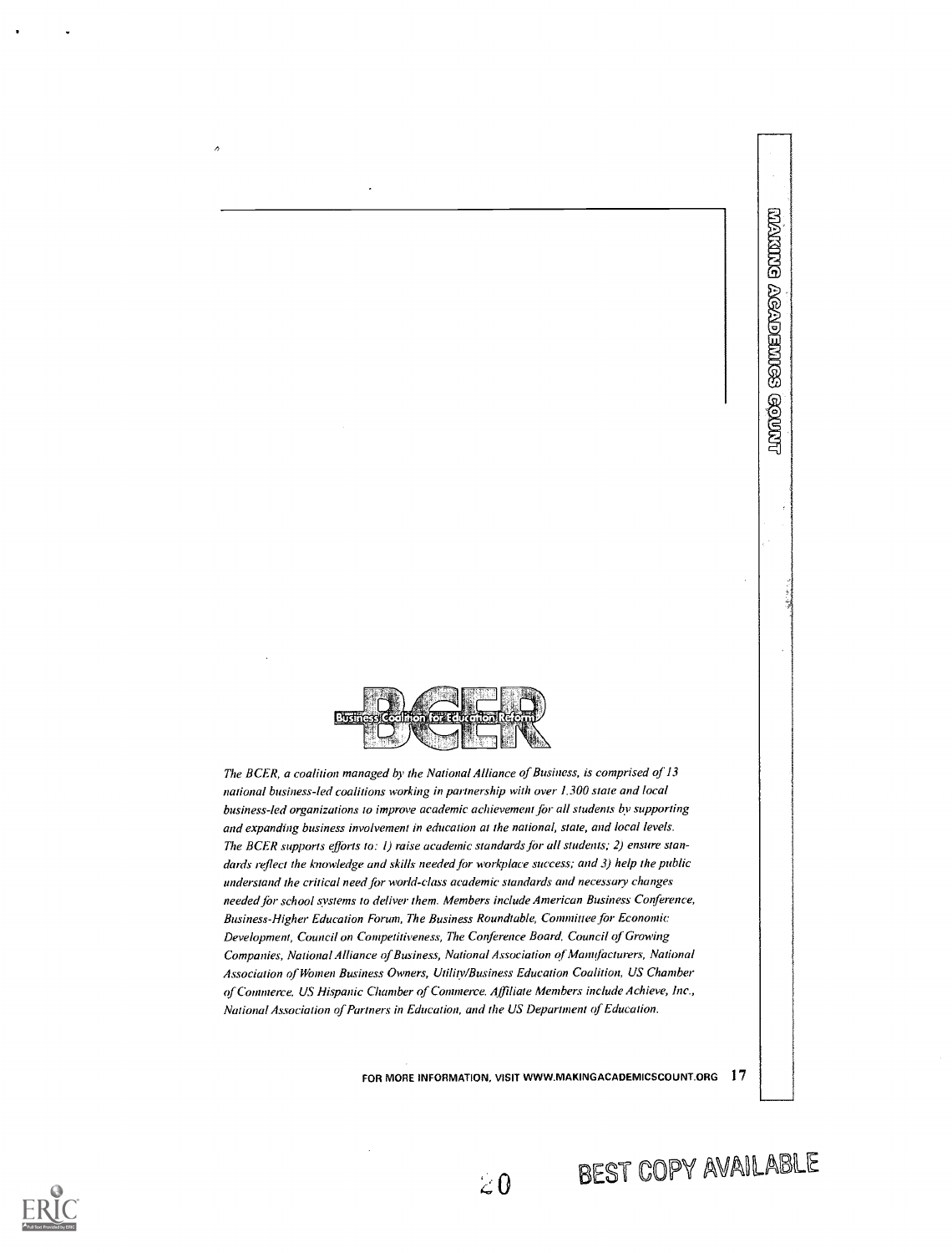

c/o National Alliance of Business 1201 New York Avenue, NW Suite 700 Washington, DC 20005 Phone: 800/787-2848 E-mail: bcer@nab.com Internet: http://www.bcer.org